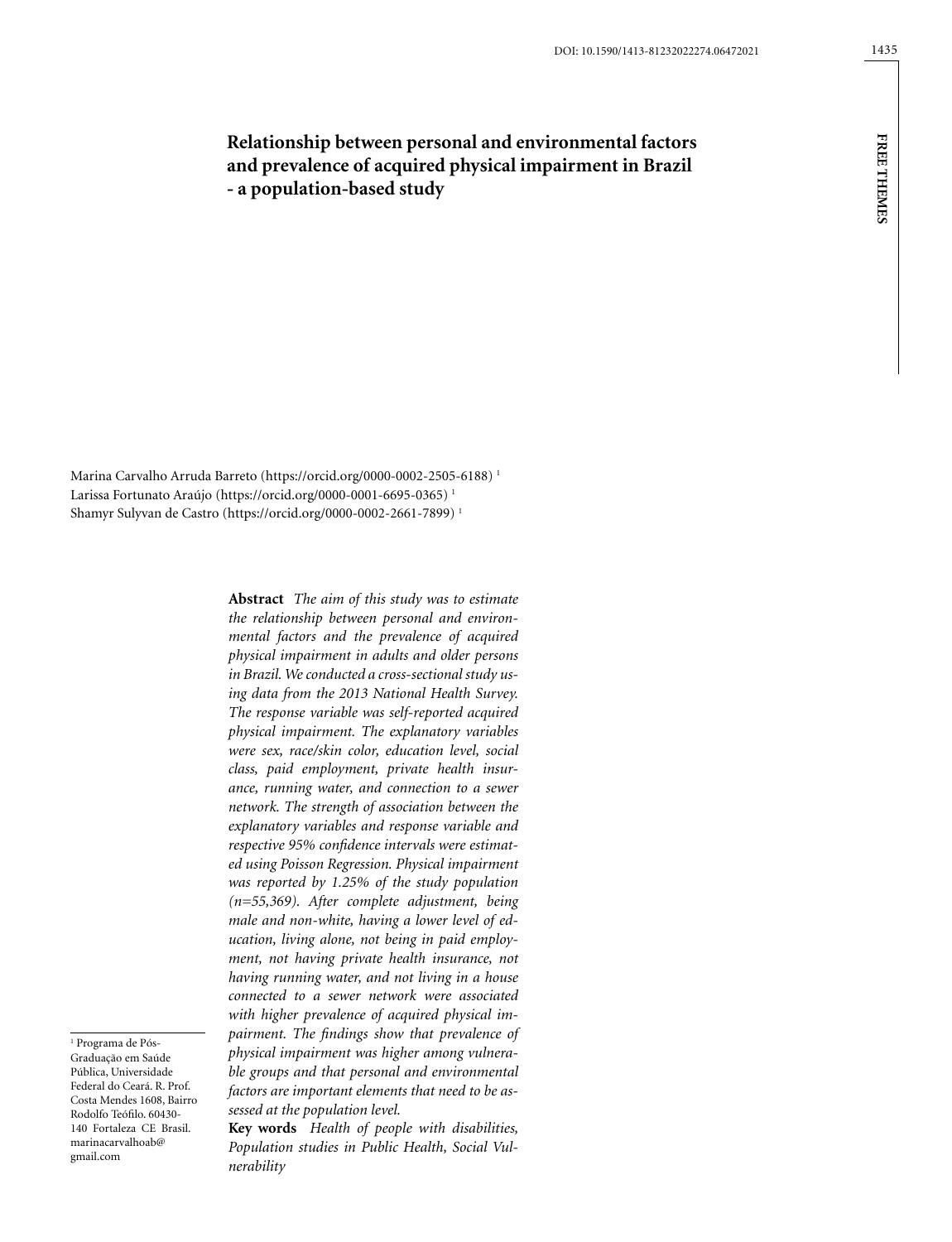# **Introduction**

The concept of impairment has changed over the years with the increase in knowledge of population health and influencing factors. According to the World Health Organization's International Classification of Functioning, Disability and Health (ICF), impairments are "problems in body function or structure such as a significant deviation or loss". An impairment can be influenced positively or negatively by (and can also influence) environmental and personal factors, activities and participation<sup>1</sup>. Environmental factors "make up the physical, social and attitudinal environment in which people live and conduct their lives", while personal factors refer to an individual's particular life context. Both factors are important constructs in the ICF, making up the individual's contextual factors<sup>1,2</sup>.

The literature shows that people with disabilities experience social disparities and find it harder to get and hold a job<sup>3,4</sup>. In addition, studies show that higher levels of education are associated with lower risk of acquiring and coping with disability5 . Chiu observed that people living alone have lower disability-free life expectancy than people living with partners and that life expectancy is lower among men<sup>6</sup>.

A national survey in the United States conducted between 2001 and 2005 showed that people with disabilities were more likely to be smokers, physically inactive in leisure activities and obese, while another study related this association with potential environmental barriers faced by this population7 . Given that disability is a broad and complex concept, it is important to recognize the benefits of a multidisciplinary approach for developing effective policies, assessments, and interventions that are less biomedical-centered<sup>8</sup>. Understanding the complete context of an individual's life and that environmental and personal factors can be facilitators or barriers to functioning is essential to improving our understanding of the population's health conditions.

The aim of this study was to determine the association between personal (sex, race, education level, social class, paid employment and private health insurance) and environmental (running water and connection to a sewer network) factors and prevalence of acquired physical impairment in adults and older persons in Brazil.

# **Methods**

#### **Study population and design**

We conducted a cross-sectional study using data from the National Health Survey (NHS). Part of the epidemiologic surveillance system, one of the aims of the NHS is to collect information on the population's health conditions. Using the collected data, it is possible to verify the association between chronic non-communicable diseases and risk factors.

The survey was conducted by the Brazilian Institute of Geography and Statistics (IBGE) in partnership with the Ministry of Health<sup>9</sup> in 2013 with a sample of 60,202 people across 1,600 municipalities. The survey adopted a stratified sampling design to ensure that the data were representative of the Brazilian population<sup>9</sup>. The NHS is a household survey and the study population comprised individuals living in private households in rural and urban areas.

The expected sample was 63,900 households or individual interviews, based on a sample size of 79,875 households and adopting non-response rate of 20%. The actual non-response rate was 8.1%. The reasons for losses were as follows: household members absent or housing unit vacant; unable to make contact after three attempts; refusal. The NHS was approved by the research ethics committe<sup>10</sup> and the database is accessible to the public via internet.

Of the 60,202 survey participants, 4,833 were excluded, resulting in a final sample of 55,369 individuals. The exclusion criteria were: individuals with other impairments (intellectual - 279; visual - 3,220; hearing - 1,375); and individuals with congenital impairments (41). There were 82 individuals with more than one impairment.

#### **Response variable**

The dependent variable was self-reported acquired physical impairment (yes or no), determined by the following questions: "Do you have a physical impairment?", "Were you born with the impairment or was it acquired through a disease or accident?".

### **Explanatory variables**

The independent variables related to personal factors were: *Sex* (male, female); *race/skin color* (white, non-white [black, brown, yellow, indigenous]); *education level* (degree or above, com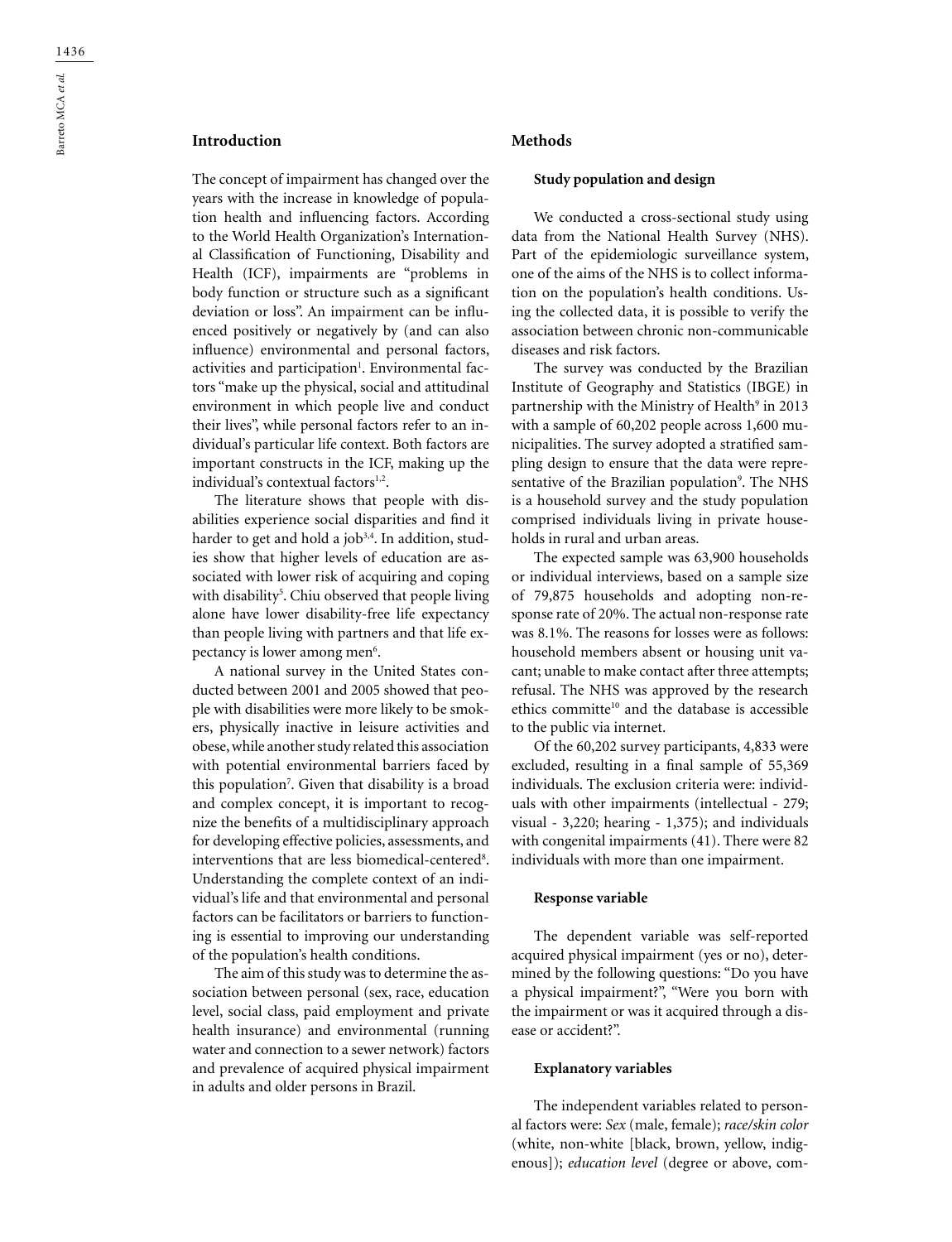pleted high school, completed junior high school, has not completed junior high school) – the question on the NHS questionnaire was "*what is the highest level of education that you have attained?*". The options were: reading and writing, youth and adult literacy course, old elementary school, old junior high school, elementary school, elementary youth and adult education, old high school, high school, high school youth and adult education, degree, master's, PhD; *social class* (based on the Economic Classification Criteria Brazil $11$  and categorized into quintiles, where the first quintile is the highest class and the last is the lowest); *living with another person* (yes, no); *in paid employment* (yes, no); *has private health insurance* (yes, no).

The variables related to environmental factors were: *running water in at least one room* (yes, no) and *connected to a sewer network* (general sewer network or drainage system, others [septic tank, cesspit, ditch, discharged directly into a river, lake or sea, other]).

## **Statistical analysis**

The study population's characteristics were described according to the presence of acquired impairment using frequencies and their respective 95% confidence intervals (95%CI). The relationship between the variables was measured using Pearson's chi-squared test. The association between the explanatory variables (sex, race, education level, social class, paid employment, private health insurance, running water and connected to a sewer network) and response variable was tested using Poisson regression. Subsequently, the model was mutually adjusted for the variables that remained associated in the Poisson regression and age. Strength of association was measured using prevalence ratios and their respective 95% confidence intervals CI. Sample weighting was performed using the Stata 14.0 survey package, adopting a significance level of 5%.

# **Results**

Most of the participants were women (51.88%), non-white (52.87%), had not completed junior high school (46.93%), lived with another person (61.59%), were in the three lowest social class quintiles (58.03%), were in paid employment (59.57%), did not have private health insurance (69.44%), had running water (94.10%), and were not connected to a sewer network (84.20%).

Acquired physical impairment was reported by 1.25% of the study population. Those with an impairment were predominantly male (63.09%), non-white (59.75%), had not completed junior high school (65.01%), were in the three lowest social class quintiles (71.99%), were not in paid employment (72.77%), did not have private health insurance (73.78%), lived alone (50.94%), had running water (92.7%), and were not connected to a sewer network (85.63%) (Table 1). The mean age of the individuals with acquired physical impairment was 54.40 years (95%CI 52.43-56.38), compared to 41.67 years among those without an impairment (95%CI 41.39- 41.95). The mean age of the overall study population was 41.83 years (95%CI 41.55-42.10) (data not shown).

Table 2 shows the association between the explanatory variables and response variable. The findings show that being male and non-white, having a lower level of education, belonging to the lowest social class quintile, living alone, not being in paid employment, not having private health insurance, not having running water, and not being connected to a sewer network were associated with higher prevalence of physical impairment. After mutually adjusting the variables of interest, the associations remained statistically significant, albeit weaker.

### **Discussion**

Acquired physical impairment was reported by 1.25% (n=691) of the study population. After adjusting the data for personal and environmental factors, prevalence of impairment was higher among men, non-whites and individuals with a lower level of education, in the lowest social class quintile, not in paid employment, who didn't have private health insurance, and living in house that is not connected to a sewer network. The findings therefore show that prevalence of self-reported acquired physical impairment was higher among groups who are more socially vulnerable.

Prevalence of physical impairment was higher in men than in women, corroborating the findings of previous studies, such as a study in Florianópolis assessing the profile of individuals with physical disability<sup>12</sup>. Studies in Austrália<sup>13</sup> and Canadá<sup>14</sup> also showed that the risk of diabetes-related amputation was higher in men, while a study in Brazil reported that prevalence of stroke and stroke-related disability was higher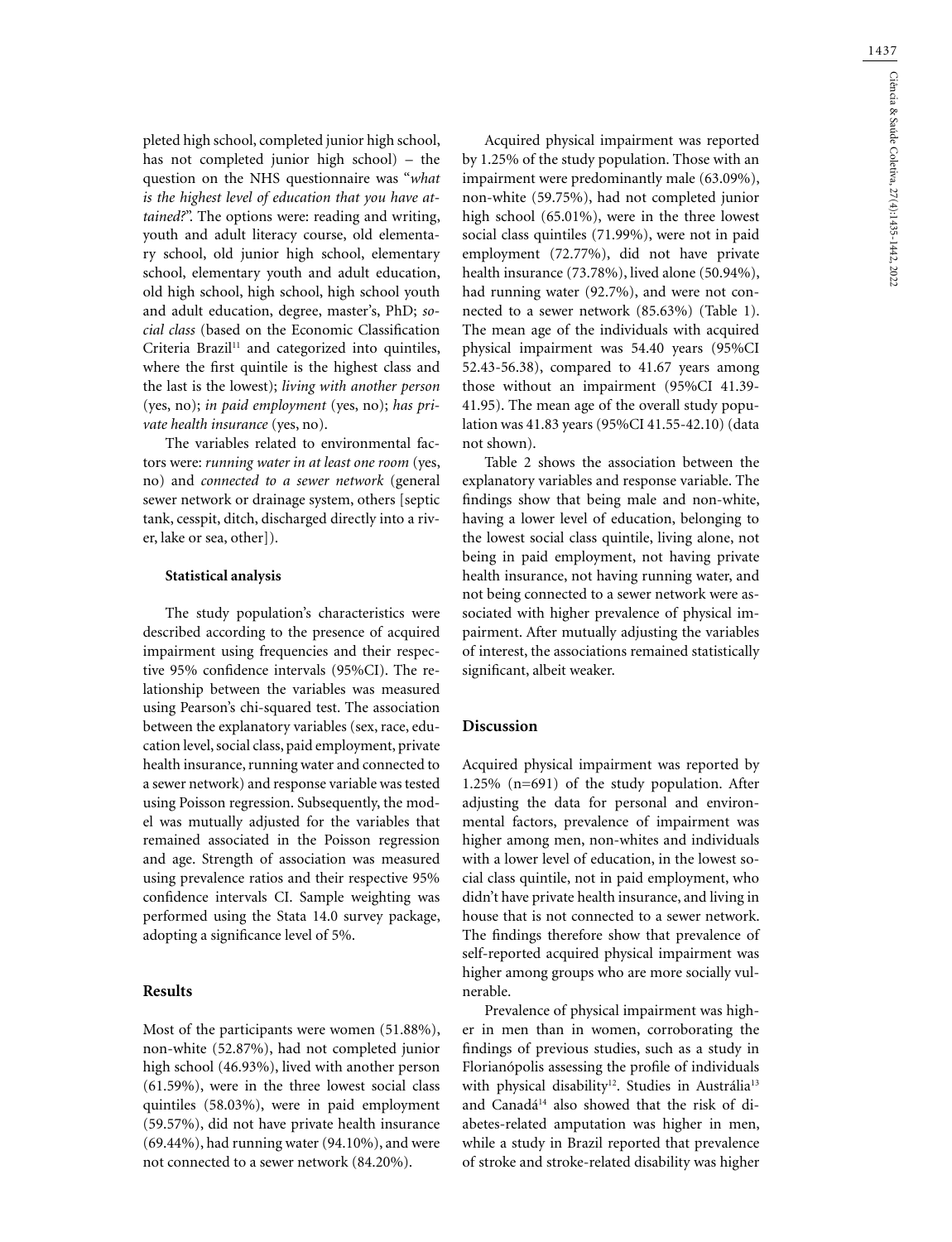### **Table 1.** Study population characteristics.

|                              | Physical impairment<br>No |           | Physical impair-<br>ment<br>Yes |          |                         |            |
|------------------------------|---------------------------|-----------|---------------------------------|----------|-------------------------|------------|
| Variables                    |                           |           |                                 |          | <b>Total population</b> |            |
|                              | N<br>(55, 467)            | % (98.75) | N<br>(691)                      | % (1.25) | N<br>(55, 369)          | % (100.00) |
| Sex                          |                           |           |                                 |          |                         |            |
| Male                         | 23,334                    | 46.91     | 420                             | 63.09    | 23,754                  | 47.11      |
| Female                       | 31,344                    | 53.08     | 271                             | 36.90    | 31,615                  | 52.88      |
| Race/skin color              |                           |           |                                 |          |                         |            |
| White                        | 21,734                    | 47.21     | 248                             | 40.24    | 24,982                  | 47.12      |
| Non-white                    | 32,944                    | 52.78     | 443                             | 59.75    | 33,387                  | 52.87      |
| <b>Education</b> level       |                           |           |                                 |          |                         |            |
| Degree or higher             | 10,208                    | 19.34     | 77                              | 8.09     | 10,285                  | 18.22      |
| Completed high school        | 18,374                    | 35.01     | 136                             | 20.80    | 18,510                  | 34.84      |
| Completed junior high        | 5,411                     | 10.06     | 56                              | 6.08     | 5,467                   | 10.01      |
| Did not complete junior high | 20,685                    | 36.57     | 422                             | 65.01    | 21,107                  | 36.92      |
| Social class quintile        |                           |           |                                 |          |                         |            |
| 5 (Highest)                  | 10,079                    | 22.53     | 70                              | 11.79    | 10,149                  | 22.40      |
| 4                            | 9,409                     | 19.59     | 96                              | 16.19    | 9,505                   | 19.55      |
| 3                            | 11,269                    | 21.02     | 120                             | 17.80    | 11,389                  | 20.98      |
| 2                            | 10,868                    | 17.75     | 164                             | 26.18    | 11,032                  | 17.85      |
| 1 (Lowest)                   | 13,053                    | 19.09     | 241                             | 28.01    | 13,294                  | 19.20      |
| Living with another person   |                           |           |                                 |          |                         |            |
| Yes                          | 31,890                    | 61.64     | 339                             | 49.05    | 32,229                  | 61.59      |
| No                           | 22,788                    | 38.35     | 352                             | 50.94    | 23,140                  | 38.40      |
| Paid employment              |                           |           |                                 |          |                         |            |
| Yes                          | 32,001                    | 59.98     | 200                             | 27.22    | 32,201                  | 59.57      |
| No                           | 22,677                    | 40.01     | 491                             | 72.77    | 23,168                  | 40.42      |
| Private health insurance     |                           |           |                                 |          |                         |            |
| Yes                          | 15,036                    | 30.60     | 151                             | 26.21    | 15,187                  | 30.55      |
| N <sub>o</sub>               | 39,642                    | 69.39     | 540                             | 73.78    | 40,182                  | 69.44      |
| Running water                |                           |           |                                 |          |                         |            |
| Yes                          | 50,198                    | 94.12     | 624                             | 92.7     | 50,822                  | 94.10      |
| N <sub>0</sub>               | 4,480                     | 5.87      | 67                              | 7.24     | 4,547                   | 5.89       |
| Sewage                       |                           |           |                                 |          |                         |            |
| Connected to sewer network   | 11,759                    | 15.81     | 149                             | 14.36    | 11,908                  | 15.79      |
| Other                        | 42,919                    | 84.18     | 542                             | 85.63    | 43,461                  | 84.20      |
| Source: Authors.             |                           |           |                                 |          |                         |            |

in men<sup>15</sup>. These health conditions can lead to acquired physical disability. However, it is important to highlight that there is no consensus about these findings in the literature. Other studies show that women had poorer health and showed higher levels of self-reported disability<sup>16</sup>, while a study published in 2020 reported that the worldwide prevalence of disability in people who may need rehabilitation is almost the same in men and women<sup>17</sup>.

The findings of the present study show that men are more likely to have an acquired impairment. Although there is no consensus in the literature, this finding may be used as an element to guide the design and implementation of men's health policies focusing on acquired physical impairment, such as the prevention and care of conditions like diabetes and strokes and prevention of injuries caused by traffic accidents, which are more common among men<sup>18</sup>.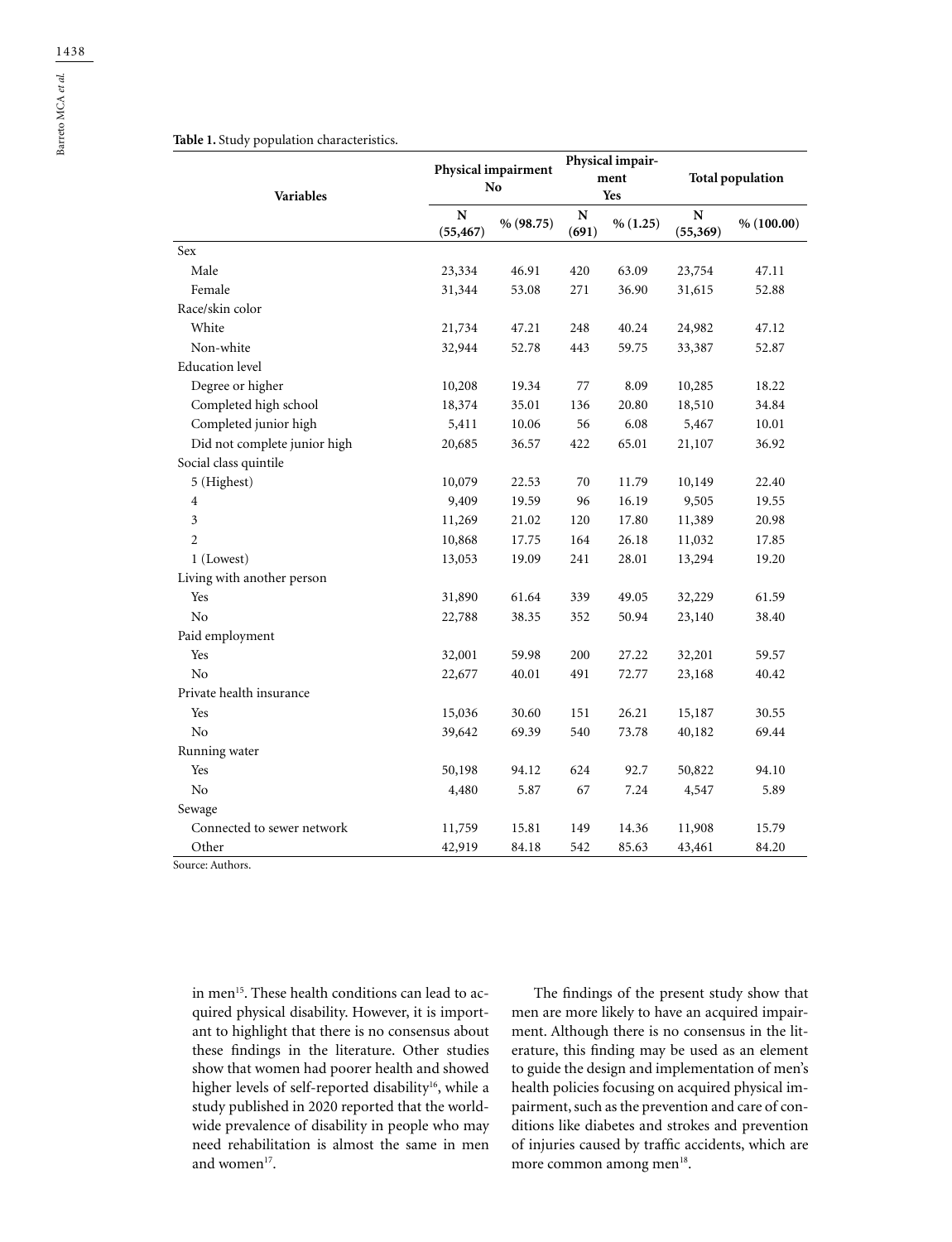| Variable                     | Crude PR     | 95%CI         | Adjusted PR <sup>#</sup> | 95%CI         |
|------------------------------|--------------|---------------|--------------------------|---------------|
| Sex                          |              |               |                          |               |
| Female                       | $\mathbf{1}$ |               | $\mathbf{1}$             |               |
| Male                         | 1.48         | 1.48-1.48     | 1.01                     | $1.01 - 1.01$ |
| Race/skin color              |              |               |                          |               |
| White                        | $\mathbf{1}$ |               | $\mathbf{1}$             |               |
| Non-white                    | 1.48         | 1.48-1.48     | 1.03                     | $1.03 - 1.04$ |
| <b>Education</b> level       |              |               |                          |               |
| Degree or higher             | $\mathbf{1}$ |               | $\mathbf{1}$             |               |
| Completed high school        | 1.99         | 1.99-1.99     | 1.03                     | $1.03 - 1.03$ |
| Completed junior high        | 1.99         | 1.98-1.99     | 1.04                     | $1.03 - 1.04$ |
| Did not complete junior high | 1.97         | 1.97-1.98     | 1.03                     | $1.03 - 1.03$ |
| Social class quintile        |              |               |                          |               |
| 5 (Highest)                  | $\mathbf{1}$ |               | $\mathbf{1}$             |               |
| 4                            | 1.98         | 1.97-1.98     | 1.08                     | $1.07 - 1.08$ |
| 3                            | 1.98         | 1.98-1.99     | 1.09                     | $1.09 - 1.10$ |
| $\overline{c}$               | 1.98         | 1.98-1.99     | 1.12                     | 1.11-1.12     |
| 1 (Lowest)                   | 1.99         | 1.99-1.99     | 1.15                     | $1.15 - 1.16$ |
| Living with another person   |              |               |                          |               |
| Yes                          | $\mathbf{1}$ |               | $\mathbf{1}$             |               |
| No                           | 1.53         | $1.53 - 1.53$ | 1.03                     | $1.03 - 1.04$ |
| Paid employment              |              |               |                          |               |
| Yes                          | $\mathbf{1}$ |               | 1                        |               |
| N <sub>o</sub>               | 1.52         | $1.52 - 1.52$ | 1.00                     | $1.01 - 1.01$ |
| Private health insurance     |              |               |                          |               |
| Yes                          | $\mathbf{1}$ |               | $\mathbf{1}$             |               |
| No                           | 1.45         | 1.44-1.45     | 1.06                     | 1.06-1.06     |
| Running water                |              |               |                          |               |
| Yes                          | $\mathbf{1}$ |               | $\mathbf{1}$             |               |
| $\rm No$                     | 1.82         | 1.81-1.83     | 1.20                     | 1.19-1.21     |
| Sewage                       |              |               |                          |               |
| Connected to sewer network   | $\mathbf{1}$ |               | $\mathbf{1}$             |               |
| Other                        | 1.98         | 1.98-1.98     | 1.06                     | $1.05 - 1.06$ |

**Table 2.** Associations between personal and environmental factors and prevalence of physical impairment. National Health Survey, 2013.

Abbreviations: PR=prevalence ratio; CI=confidence interval; #model adjusted for all variables that remained statistically significant and (continuous) age in years.

Source: Authors.

The results also show that prevalence of impairment was higher in non-whites, which is consistent with the findings of a study undertaken in the United States in 2013 with non-institutionalized adults, which showed that overall prevalence of any disability (vision, cognition, mobility – mainly arthritis and back problems – self-care, and independent living) was higher among black adults19. One possible explanation for this is that the non-white population tend to have lower levels of income and education<sup>20,21</sup>. Socioeconomic disparities can influence different areas of

an individual's life. In this regard, data on adult health in 2008 from the United States reveal that African Americans show lower levels of physical activity and disproportionately high rates of disease (heart disease, high blood pressure, diabetes mellitus, among others), illustrating that this population is more vulnerable<sup>22</sup>. The same study, conducted by Brand *et al.*<sup>22</sup>, defends that proximate factors such as behavioral and risk factors (stress, high blood pressure, diabetes), which are common in low-income populations, may influence health outcomes and physical ac-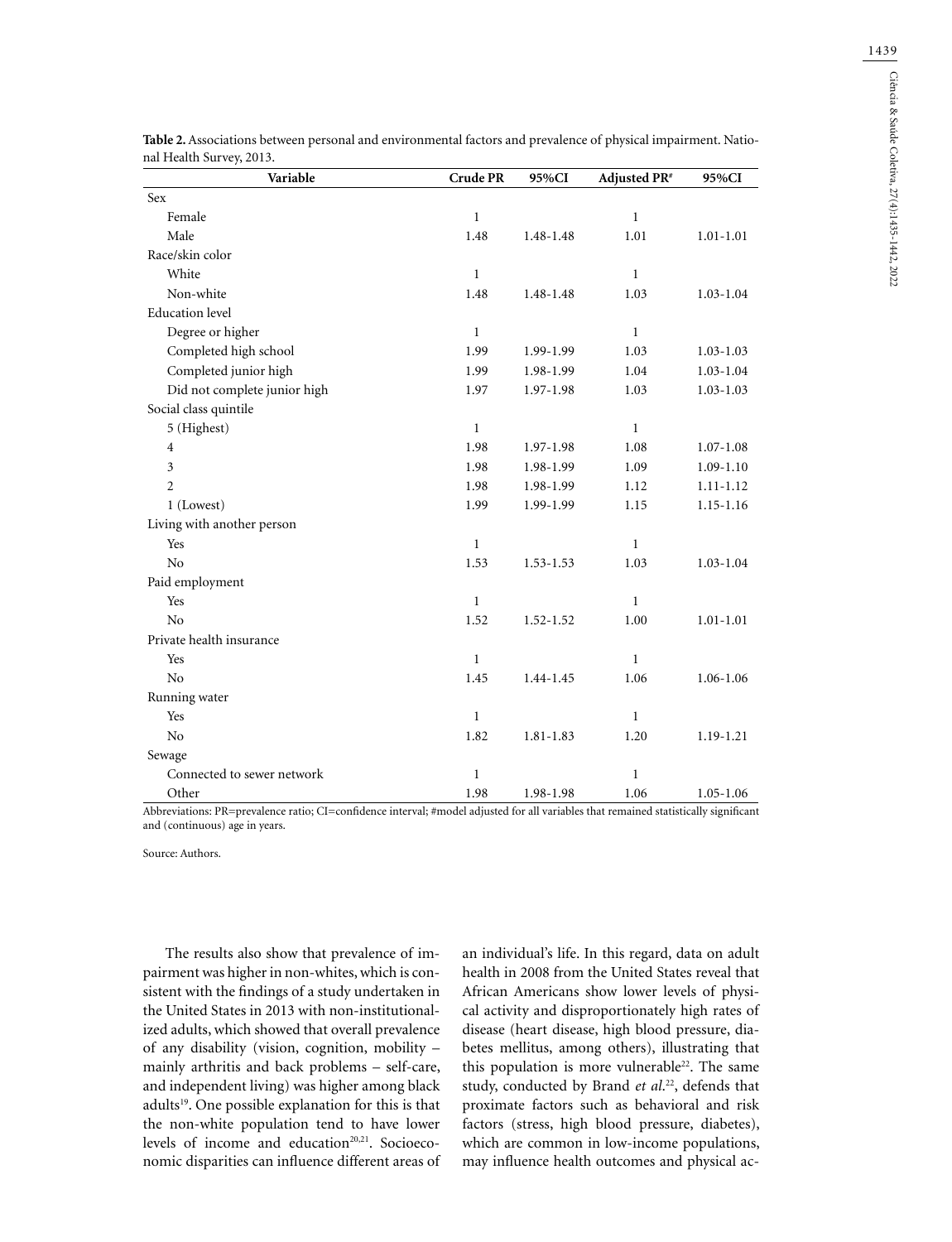tivity. These aspects combine with distal factors, such as socioeconomic and social characteristics (African Americans tend to have lower income and education levels), which act as mediators<sup>22</sup>. It is important to highlight that other factors not investigated by the present study may influence the relation between skin color and impairment. Future studies should therefore take an in-depth look at other variables not examined by the current study.

Reinforcing the influence of socioeconomic factors, our findings show that prevalence of physical impairment was higher in individuals with lower education levels, those belonging to the lowest social class quintile and those not in paid employment. Education is an important factor in social inclusion and low education levels can lead to poorer access to health services and information on disease prevention and health promotion, influencing self-care<sup>12,23</sup>. Data from the 2008 National Household Survey show that lower education level and per capita family income and being economically inactive were associated with functional disability<sup>24</sup>. Despite advances in policies targeting this population $12$ , a large proportion of people with disabilities are unemployed, even in developed countries with comprehensive social policies like Switzerland<sup>25</sup>.

Prevalence of disability was lower in individuals living with another person, which is consistent with the literature<sup>26</sup>. In addition, studies show that people with disabilities living alone are more likely to report lower life satisfaction<sup>26</sup> and have lower life expectancy and disability-free life expectancy<sup>6</sup>. Combined with the results of the present study, these findings support evidence showing that people with disabilities experience social isolation<sup>27</sup>. Health providers should therefore pay special attention to people with disabilities living alone.

The relationship between disease, water, sanitation and hygiene has been widely described in the literature and is addressed by one of the Sustainable Development Goals<sup>28</sup>, with a number of studies stressing the importance of these factors for child development<sup>29</sup>. Our findings show that people with physical impairment were less likely to have running water and live in houses connected to the general sewer network. A study conducted in four countries (Bangladesh, Cameroon, Malawi and India) showed that people with disabilities reported difficulties collecting water themselves and accessing the same sanitation facilities as other household members<sup>30</sup>. It is important to highlight that environmental and personal factors need to be considered, given their potential association with disability.

As shown by previous studies, the findings of the present study reinforce evidence of the association between disabilities and variables linked to social vulnerability<sup>31,32</sup>. Brazil's National Social Assistance Policy (PNAS) prioritizes people with disabilities, providing that these individuals should receive basic social protection, which aims to prevent situations of risk through the development of potential and possessions and strengthening family and community support networks. Measures include the Continuous Cash Benefit (*Benefício de Prestação Continuada – BPC*) program, which provides monthly cash benefits to people with disabilities. In addition, the PNAS provides that people with disabilities should receive special social protection, providing assistance to people at social or personal risk due to abandonment, abuse (physical, sexual, psychological) and use of illicit substances, young offenders, the homeless, children engaging in child labor, among others. According to the PNAS, community habilitation and rehabilitation services and social surveillance and protection actions should specifically target people with disabilities<sup>33</sup>. Effective social protection policies such as the PNAS can reduce the effects of social vulnerability among people with disabilities at the population level.

The main limitation of this study is that physical impairment was self-reported. However, it is important to highlight that we used data from a national household survey of the population in both rural and urban areas, thus enabling a comprehensive investigation of prevalence of impairment in a representative sample. In addition, the NHS is conducted on a periodic basis, thus permitting future comparisons of trends in the profile of this population.

# **Conclusions**

The findings show that prevalence of acquired physical impairment was higher among men, non-whites and individuals with a lower level of education, in the lowest social class quintile, living alone, not in paid employment, who didn't have private health insurance, and living in house that is not connected to a sewer network. These findings show that prevalence of physical impairment is higher among vulnerable groups living in precarious situations and that personal and environmental factors are important elements that need to be assessed at the population level.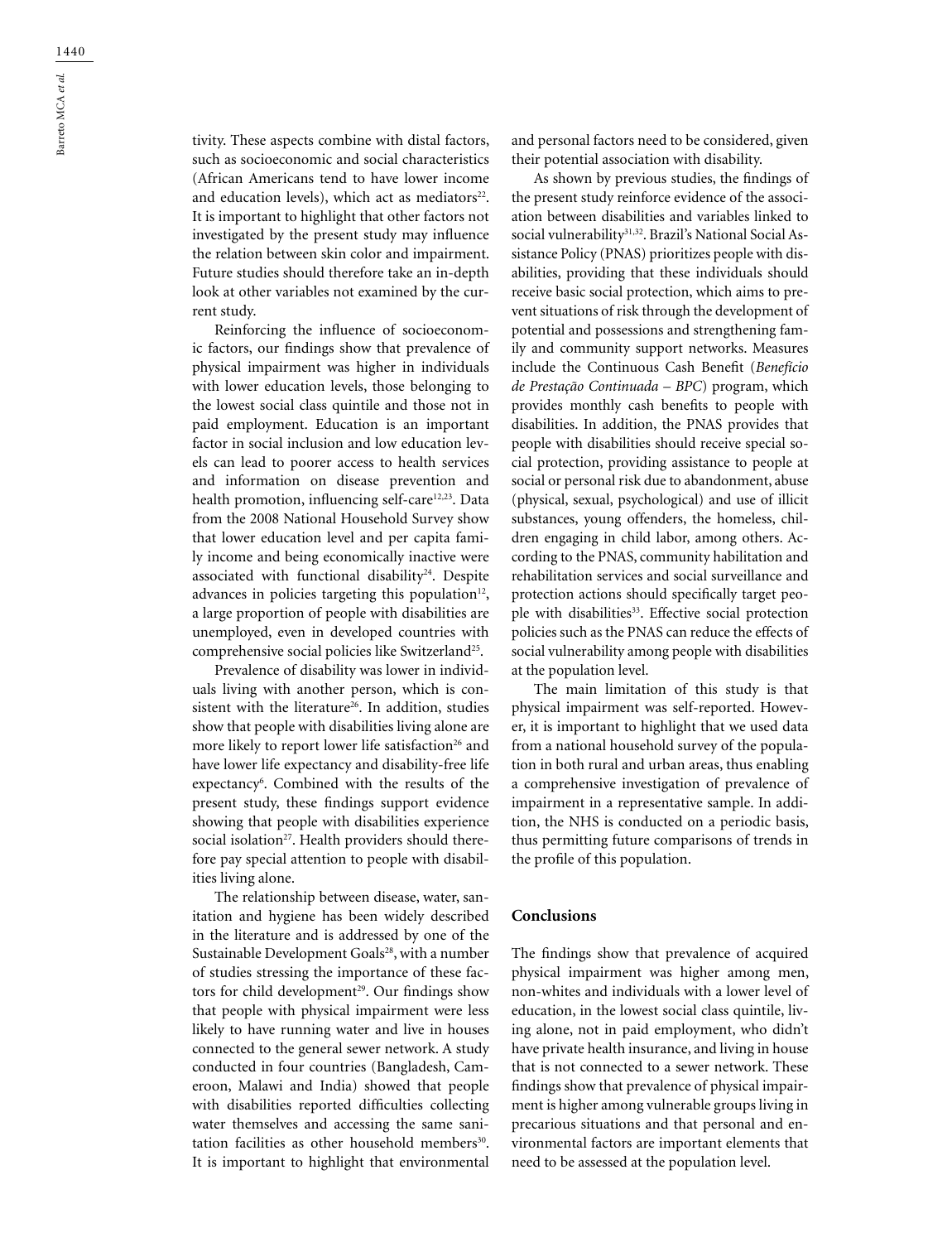#### **Collaborations**

MCA Barreto worked on the conception, design and interpretation of data, drafting the article and approval of the version to be published. LF Araújo worked on the design or analysis and interpretation of data; revising it critically and approval of the version to be published. SS Castro worked on the conception and design or analysis and interpretation of data; revising it critically; and approval of the version to be published.

### **References**

- 1. Organização Mundial de Saúde (OMS). *CIF: Classificação Internacional de Funcionalidade, Incapacidade e Saúde.* São Paulo: Editora da Universidade de São Paulo; 2003.
- 2. Schneidert M, Hurst R, Miller J, Üstün B. The role of environment in the International Classification of Functioning, Disability and Health (ICF). *Disabil Rehabil* 2003; 25(11-12):588-595.
- 3. Krahn GL, Walker DK, Correa-De-Araujo R. Persons with disabilities as an unrecognized health disparity population. *Am J Public Health* 2015; 105:S198-S206.
- 4. Martins AC. Using the International Classification of Functioning, Disability and Health (ICF) to address facilitators and barriers to participation at work. *Work*  2015; 50(4):585-593.
- 5. Bengtsson S, Gupta ND. Identifying the effects of education on the ability to cope with a disability among individuals with disabilities. *PLoS One* 2017; 12(3):1- 13.
- 6. Chiu C. Living arrangements and disability-free life expectancy in the United States. *Plos One* 2019; 14(2):e0211894.
- 7. Iezzoni LI. Eliminating Health and Health Care Disparities Among the Growing Population of People with Disabilities. *Health Aff* 2011; 30(10):1947-1954.
- 8. Lauer EA, Houtenville AJ. Estimates of prevalence, demographic characteristics and social factors among people with disabilities in the USA: A cross-survey comparison. *BMJ Open* 2018; 8(2):1-7.
- 9. Szwarcwald CL, Malta DC, Pereira CA, Vieira MLFP, Conde WL, Souza Júnior PRB, Damacena GN, Azevedo LO, Silva GA, Theme Filha MM, Lopes CS, Romero DE, Almeida WS, Monteiro CA. National Health Survey in Brazil: design and methodology of application. *Cien Saude Colet* 2014; 19(2):333-342.
- 10. Iser BPM, Stopa SR, Chueiri PS, Szwarcwald CL, Malta DC, Monteiro HOC, Duncan BB, Scmidt MI. Prevalência de diabetes autorreferido no Brasil: resultados da Pesquisa Nacional de Saúde 2013. *Epidemiol Serv Saude* 2015; 24(2):305-314.
- 11. Kamakura W, Mazzon JF. Critérios de estratificação e comparação de classificadores socioeconômicos no Brasil. *Rev Adm Empres* 2016; 56(1):55-70.
- 12. Nogueira GC, Schoeller SD, Ramos FRS, Padilha MI, Brehmer LCF, Marques AMFB. The disabled and public policy: The gap between intentions and actions. *Cien Saude Colet* 2016; 21(10):3131-3142.
- 13. Gurney JK, Stanley J, York S, Rosenbaum D, Sarfai D. I. Risk of lower limb amputation in a national prevalent cohort of patients with diabetes. *Diabetologia* 2018; 61(3):626-635.
- 14. Amin L, Shah BR, Bierman AS, Lipscombe LL, Wu CF, Feig DS, Booth GL. I. Gender differences in the impact of poverty on health: disparities in risk of diabetes-related amputation. *Diabet Med* 2014; 31(11):1410- 1417.
- 15. Bensenor IM, Goulart AC, Szwarcwald CL, Vieira MLFP, Malta DC. Prevalence of stroke and associated disability in Brazil: National Health Survey - 2013. *Arq Neuro-Psiquiatr* 2015; 73(9):746-750.
- 16. Boerma T, Hosseinpoor AR, Verdes E, Chatterji S. A global assessment of the gender gap in self-reported health with survey data from 59 countries. *BMC Public Health* 2016; 16(1):1-9.